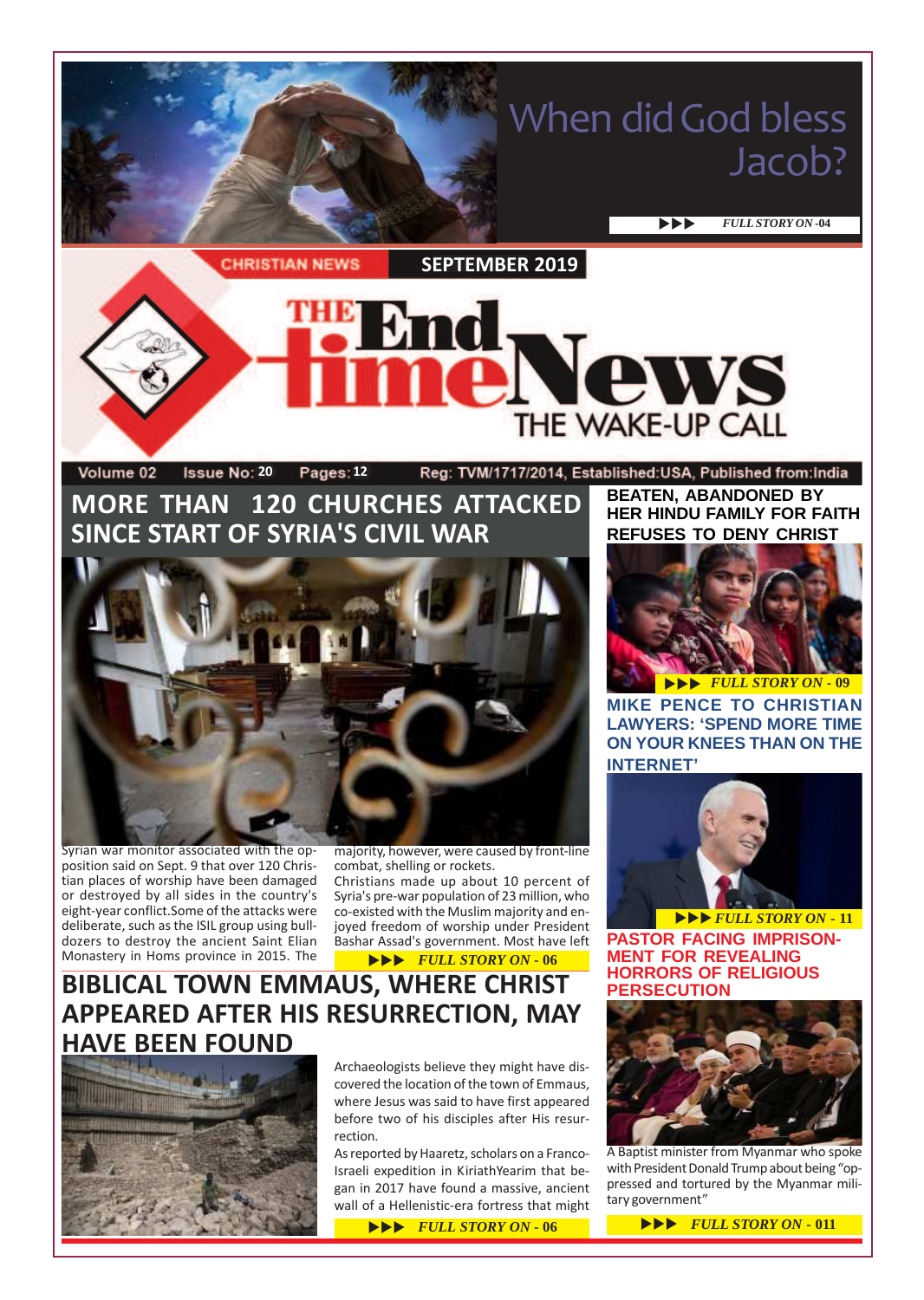





**Rev. Manuel Joseph Th.M.** *Sub-editor, End-Time News*

*Christian life is not a bed of roses! There are hardships awaiting as endured by the true believers since the inception of the church. Jesus Himself attested to it. So have patience that will bring out the character of God in you.*

The way we behave, when we are in the company of the unchurched, is as equally important as the way we conduct ourselves among the Christians. We are the living testaments that someone will have for a reference as a Christian. So we are to exhibit a character and a conduct that is worthy of the Lord living in us! How should we behave as Christians? Be Merciful:Have compassion and deep sympathy for all the people in need and for those who are going through the toughest path of their lives. Everyone has a battle to fight and someone's can be worse than ours! Identify with them and offer them any help you can. Be concerned about their spiritual status and pray for God's intervention. We have a God who listens to our prayers (Matt. 9:36; Mark8:1–3;Luke 10:33, 34)!

Be Kind: Being helpful, doing everything you can to meet the needs of the ones in need and assisting those people to get out of their suffering can be attributed to kindness (2 Sam. 9:1–7;Acts 28:2). Be Humble: It's not a good to think highly about you and count every other person inferior. You are not supposed to be feeling too inferior too. The word demands us to

consider others as more significant than us. "I am greater than thou" attitudes have no place in Christian life (Rom. 12:3; Phil.2:3, 4).

Be Patient: We are to be patient in dealing with all difficult situations and people. As preached by the prosperity preachers, Christian life is not a bed of roses! There are hardships awaiting as endured by the true believers since the inception of the church. Jesus Himself attested to it. So have patience that will bring out the character of God in you. This rule is even applicable when you are at the receiving end of the wrongdoings of others (James5:7–11).

Be a Lover: The self-sacrificing love of Jesus is the model after which we love others. To expect something in return for our affection is a crime. Love like Christ loved. He loved everyone, literally every single person, He came across when He was on earth. The race, color, faith, practices and rituals never mattered for Jesus. He is the ultimate example we are to emulate (John 15:12;1 Pet. 4:8)! These behavioral patterns are not any superficial, but they are genuine expressions of the Lord and His word in us. They flow from deep within as we center our lives around Christ and transform daily into his image.

**CHIEF EDITOR Baiju Yacob Edavila USA**

### **SUB EDITORS**

**Manuel Joseph Daniel Jacob EDITORS**

**Pastor A Anilkumar Rev. Joseph Chacko Sis.Sherly**

### **EDITORIAL BOARD**

### **MANAGER Bovas Sreekaryam**

**CO-ORDINATORS**

**John Francis (Dallas) Br.Syam Sis.Saritha Sis.Simi Sis.Lesley Yacob**

## **REPORTERS**

**Miniesh Kumar(Baharin) Pastor Stephen**

**Disclaimer**

### **ADVISORY BOARD**

**Pastor Shibu Thomas USA Pastor Asokan Eranakulam M.Jacob Trivandrum**

**USA PO.box 125 Wheat land,6920.S. manin st Oklahoma box zip code-73097 PH-(405) 745-786(H) Mob-001(405)778-4341(Whats app)**

*The views expressed in this online newspaper are those of the authors and do not necessarily reflect the position of HSM End Time News. The online newspaper will not bear any responsibility whatsoever for them. The images used in the newspaper have been downloaded from the Internet and we acknowledge that the copyright of those images remain with the original owners. HSM End Time News does not claim any copyright for them and does not intend to use them for commercial purposes.*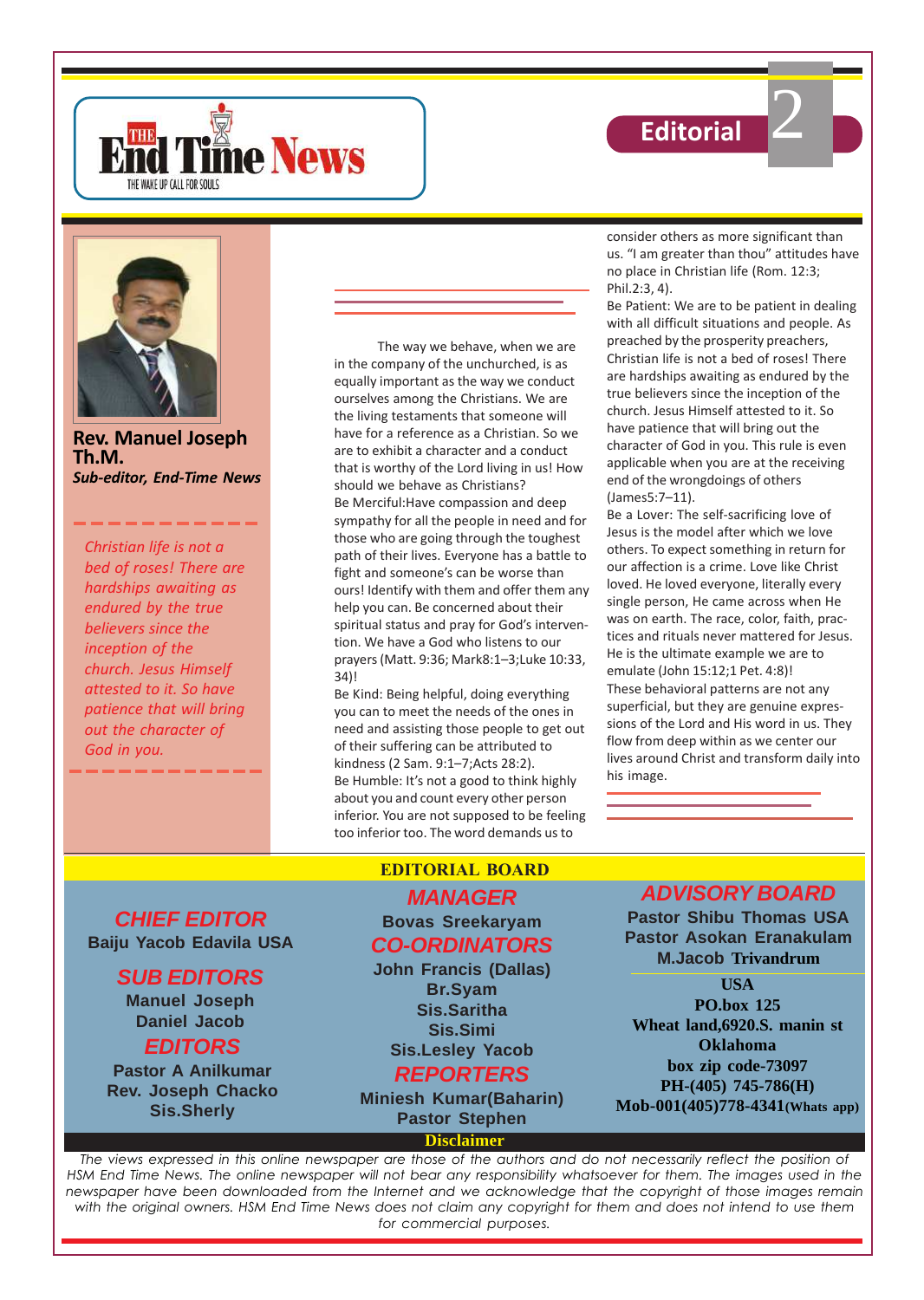



3



### **Tennison Mathew Kalayathinal. Pattambi.**

**C**hrist establishes clearly and without apology that his disciples are to become like him. A disciple is not above his teacher, nor a slave above his master. It is enough for the disciple that he becomes as his teacher and the slave as his master (Matthew 10: 24-25). Christ is claiming there to be the master and teacher. In other words, He is saying, you should be like me. Don't think you must surpass me or look elsewhere. I am sufficient in every way. Follow my example. Consider now how Christ, while training his disciples, purposely shows himself in four ways to be the example to follow.

### **A. EXAMPLES IN BEING SENT**

The great commission (Matthew 28:19) sends the disciples out to an often hostile and unearing world to make the disciples. Is this a mission one that has been done before? Consider these words, "As thou

didst send me to the world, I have also send them to the world" (John 17:18). Christ Himself was sent by God just as He sends His disciples. It is amazing to think that a God, who could do as he pleased, got painfully and personally involved. He sent His only son, His very best, to save us. Note these two points: first Christ knows how it is to be sent as He was sent, secondly, very clearly He says to His disciples by His example and command that they are sent to this world.

### **B. EXAMPLE IN SERVICE**

The Lord Jesus on the night of His death washed the feet of His disciples. Foot washing was common practice after walking on dirty roads all day. Normally, this act of care and service would already have been performed before the meal. But nobody did it. So Jesus gets up and does it Himself. After he finishes he says, " "for I gave you an example that you also should do as I did to you" (John 13:15). Furthermore, He says, "For even the Son of Man did not come to be served, but to serve and to give His life a ransom for many (Mark 10:45). Christ, by His example, showed His disciples what it meant to be a servant and **FULL STORY ON** - 06

taught that they should also serve.

EXAMPLES

### **C. EXAMPLE IN SUFFERING**

Christ also taught that disciples will be slandered and falsely accused just as He was. The disciple's work could also be attributed to Satan himself (Matthew 10:24-28). Christ continues and says the disciple is not to fear those who kill only the body but to fear the one who can destroy both body and soul in hell. A disciple quickly finds that Christ's teaching runs contrary to that of society. The often hostile world can be expected to react in a way that can cause the disciple suffering. Consider this verse: "For you have been called for this purpose, since Christ also suffered for you, leaving you an example for you to follow in His steps" (1 Peter 2:21). And how did He handle suffering? Did He run from it or fought against it? No, but "while being reviled, He did not revile in return, but kept entrusting Himself to Him who judges righteously (1 Peter 2:2). Christ, by His teaching, said the disciples will suffer and by His own example in life and death showed what the proper response to suffering should be.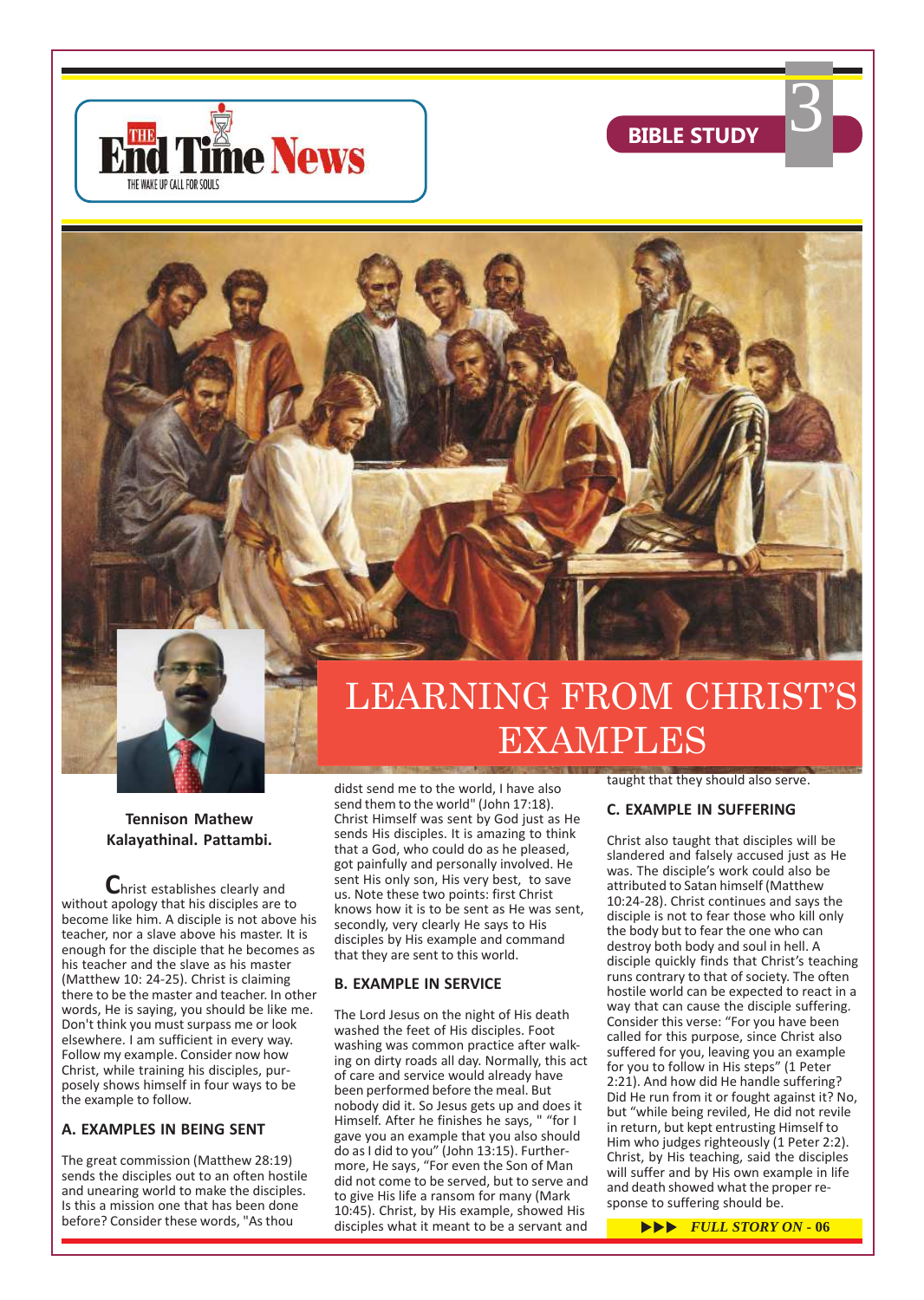





# When did God bless Jacob?

# **M K Thomas**

**Gen 32:22-32**



Let's Know a few things about Jacob before meditating on the above verses.

Jacob had an atypical character. He always needed an upper hand. At the time of his birth, he grasped the heel of his brother Esau. So he was called Jacob. The actual meaning of Jacob is "he who has grasped his brothers heel" not "deceiver". Gen: 25:26 While he was going to Laban's house, he stayed at a certain place as the sun

had set. Then he made a vow to the Lord. He laid out six preconditions before the Lord. If you implement these conditions, I will do two things for you.

- 1. Lord you should be with me.
- 2. You should protect me
- 3. Watch over me on this journey.
- 4. Give me food to eat.
- 5. Clothes to wear.
- 6. Return me to my father's house safely.

If the above demands are met, I will give you two things. 1.The stone I have set up as pillar will be God's house. 2. I will give you a tenth of all

that you give me. Gen: 28:20-23

Even in the dealings with God, Jacob wants an upper hand. He deals with such things where there is a profit and lucre.

We can see two more examples. Once Jacob cooked some stew. Esau came from the field with great tiredness and hunger. Hence, he asked Jacob to

**EVLL STORY ON - 10**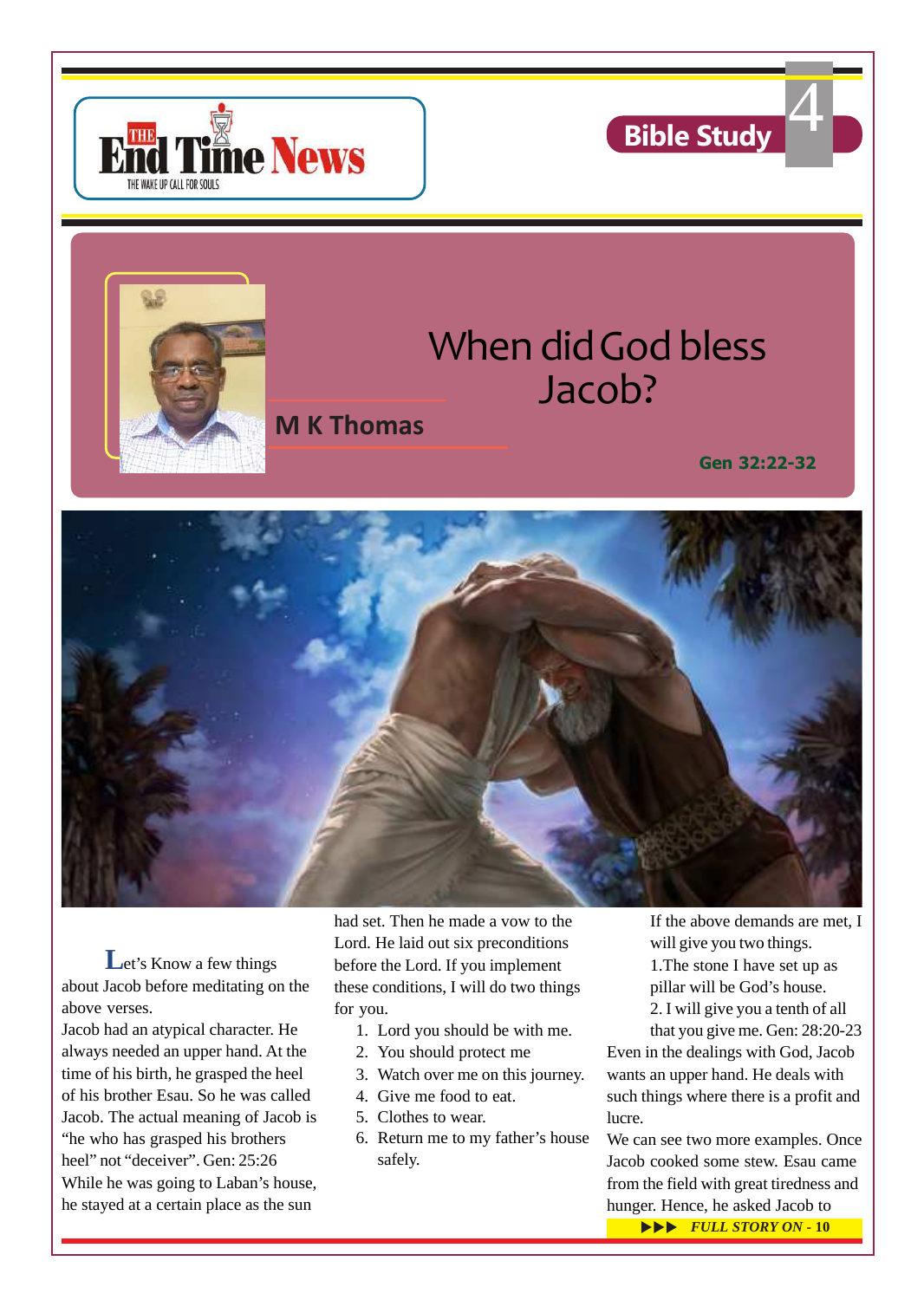



5





Pastor Shibu Thomas **Oklahoma, USA**

So I sent messengers to them with this reply: "I am carrying on a great project and cannot go down. Why should the work stop while I leave it and go down to you?"Nehemiah 6.3

One can become sincere in a project he is involved in only if he comprehends its value. A person's work may be regarded by

# I am Engaged in a Great Work!!

others as invaluable and scornful. On the contrary, to the one the work is bestowed, it is a great and marvelous responsibility. When we do our work sincerely, punctually, and in all our strength we get the desired result. God is not looking for people those who while away their time doing nothing for God and the society, instead He is on the hunt for enthusiastic and dedicated men and women who act responsibly. Here Nehemiah and his friends are busy building the broken and burned wall of Jerusalem. But Sanballat, Tobiah and Geshem, who are jealous of the work being done, call Nehemiah for a meeting saying "Let's meet in a village and discuss things". But Nehemiah's reply as we read in 6:3 is a reflection of his firm decision and dedication to the work entrusted with him. He said, "I am carrying on a great project and

cannot go down. Why should the work stop while I leave it and go down to you?" The ministry you have, be it any big or small, is given to you by God according to the talent and the ability you have. Stick to it and work devotedly. Do not waste your life by compromising with anything that's against God's will. Pursue the work until you have completed it. When we do our work according to His calling, the Lord who is above will shower His blessing on us. We have to commit all our work to the Lord without considering anything as irrelevant. Trust in Him and He is faithful and just to complete it.

May the Lord help us with his grace and mercy to be sincere in the work He has called us to do.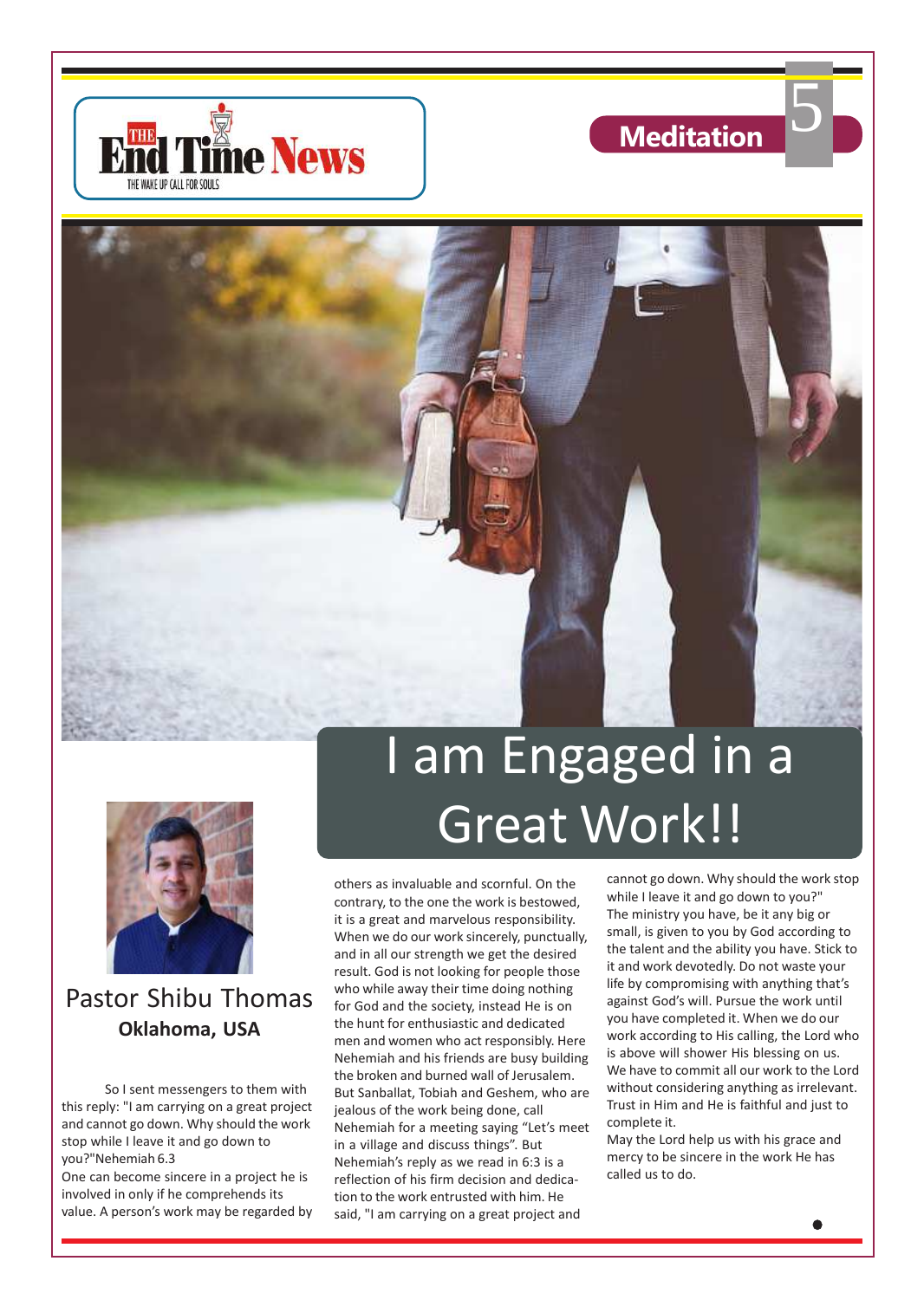



#### **UPPERTALL STORY ON - 03**

### **D. EXAMPLE IN LOVE**

In Christ's instruction to His disciples about fruit bearing He says, "By this is my father glorified, that you bear much fruit, and so prove to be my disciples" (John 15:8). He adds, "This is my commandment, that you love one another, just as I have loved you" (John 15:12). Christ commanded the disciples to love certainly. The deceptive heart of man would find many ways to call his actions toward others love. But God leaves us with us an example that cannot be misunderstood: "But God demonstrates His own love towards us, in that while we were yet sinners Christ died for us (Romans 5:8). God has gone out of His way to clearly show us how He loves. His love surpasses pretty promises and is demonstrated in the reality of His actions. Christ, thorough His commands and examples, expects no less of His disciples. They are to love each other as He loved them. "Having loved His own who were in the world, He loved them to the end" (John 13:1).

God works through us as we first follow the example of Christ. As our lives become obedient to the word of God, we begin to be the disciples He can use. He wants us to be able to say with confidence "Follow me as I am following Christ. I will show you the goodness and the riches of God in Christ and when you learn about it, you can show somebody else" Where are men and women who can say this? Is this standard too high? Certainly not!! Christ's calling of a disciple come with the ability to be one! Amen!!

### $\blacktriangleright\blacktriangleright\blacktriangleright$  *FULL STORY ON* - 01

for Europe over the past 20 years, with their flight significantly gathering speed since the start of the current conflict.Around half of all Syrians are now either internally displaced or have left the country.

The report was issued by the Syrian Network for Human Rights, which is registered in the United Kingdom and whose founder and chairman lives in Qatar.The group, which collects statistics on the war, said government forces were responsible for 60% of the 124 documented attacks since fighting erupted in March 2011. The rest were blamed on ISIL militants, the al-Qaida-linked group Hayat Tahrir al-Sham and other factions of the armed opposition.

There was an immediate comment from the government, which rarely comments on reports from foreign organizations."Targeting Christian places of worship is a form of intimidation against and displacement of the Christian minority in Syria," said Fadel Abdul Ghany, the founder and chairman of SNHR. The report said ISIL was behind 10 attacks on Christian sites, five of which were in the northern city of Raqqa, once the extremists

de-facto capital. The group was known for displacing and killing Christians in areas it controlled and confiscating their properties.Hardest hit was the northern province of Aleppo, with 34 attacks, 24 by rebels and six by the government.

The highest number of attacks by government forces - 27 out of 29 - was in the central province of Homs.

#### $\blacktriangleright\blacktriangleright\blacktriangleright$  *FULL STORY ON* - 01

have been built by a Seleucid general who defeated the famed Jewish leader featured prominently in the Hanukkah story.

KiriathYearim is a hill that overlooks the approach to Jerusalem. It was mentioned various times throughout the Old Testament and is said to have been the location of the Ark of the Covenant for decades before the ark was taken to Jerusalem by King David.

The discovery, researchers say, could help to identify the location of the biblical town of Emmaus. It is written in the book of Luke that it was on the road to Emmaus where Jesus made his first appearance before two of His disciples after His resurrection from the dead.

In the biblical account, the two disciples walk from Jerusalem to Emmaus when the resurrected Jesus joins them on the walk. However, the men do not recognize the man who joined them as Christ.

Later, upon reaching Emmaus, Christ accepted an offer to eat and stay with the men as night fell. After the bread was broken and the food was blessed, the disciples' eyes were opened and they recognized Jesus. After they recognized Him, according to Luke 24, Jesus vanished from their sight.

According to the book of Luke, the village of Emmaus was located about 60 stadia about 7 miles from Jerusalem. Haaretz reports that an upcoming study from the expedition that will be published on Oct. 24 makes a suggestion that could have "broader implications for biblical archaeology and Christian history."

The study is led by Tel Aviv University archaeologist Israel Finkelstein and College de France biblical studies professor Thomas Römer. The researchers suggest that the hill of KiriathYearim and the adjacent town of Abu Gosh could be identified as the biblical town of Emmaus that was fortified by Seleucid general Bacchides in the Old Testament.

The book of Maccabees lists a number of cities surrounding Jerusalem in which General Bacchides built fortresses. Those towns included Emmaus, Beth Horon, Bethel,

Timnath, Pirathon, Tephon, and Jericho. Finkelstein and Römer suggest that KiriathYearim is Emmaus because there are no other known major Hellenistic strongholds west of Jerusalem.

6

"Geographically I think that the distance to Jerusalem fits well, so I do think that KiriathYearim could have been the Emmaus of the New Testament," Römer was quoted as saying.

As Haaretz notes, most of the places included on the list in 1 Maccabees 9 can be identified as sites that lie north, south or east of Jerusalem. At some of those sites, Archaeologists have found remains of other Hellenistic fortifications.

"Finkelstein and Römer have a good case archaeologically, geographically, and topographically," Benjamin Isaac, emeritus professor of ancient history from Tel Aviv University, told Haaretz. "However, it is a hypothesis and remains a hypothesis."

Isaac warns that there is not enough hard evidence to conclusively link Emmaus to KiriathYearim. Isaac notes that there are at least two other sites nearby that could also be Emmaus from the New Testament.

Historian Eusebius of Caesarea from the second and third century identified Emmaus Nicopolis, a Byzantine town in the Ayalon Valley near the modern-day Latrun junction, as the Emmaus mentioned in Luke. Emmaus Nicopolis was destroyed in the 1967 Six-Day War and the ruins today are part of a national park.However, Emmaus Nicopolis, lies about 15 miles from Jerusalem, which would be double the distance from Jerusalem described in Luke.

According to Haaretz, others believe that the modern-day village of Motza, which lies between KiriathYearim and Jerusalem, is where Emmaus of the Bible was located. However, that village is too close to Jerusalem to fit the description provided in Luke. According to Römer, the word "Emmaus" is the Greek version of the Hebrew word for "hot spring." He said there likely could have been a number of towns sharing the Emmaus name.

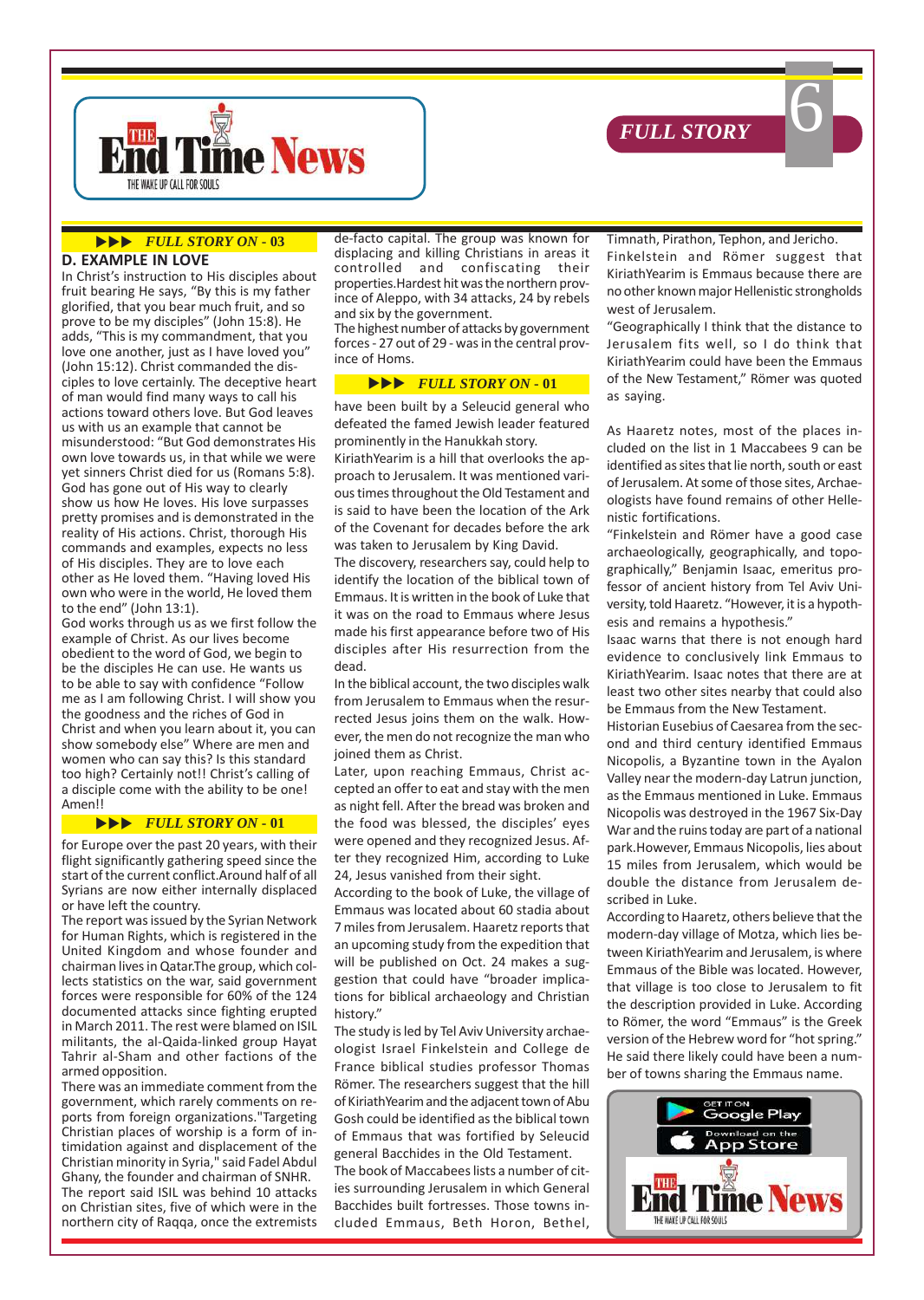







Sarah J John

**D**usty sun scorched roads prevailedin most of his travels as he made his waytowards the city. HE wasaccompanied by a rag tag team which didnot measure up to his royal standards. YetHe chose to bewith them. He set his face with fortitudelike flint (a massive hard quartz whenstruck by steel wouldproduce a spark) and he was determinedto reach that city because that was HISdestiny. He was ona mission and His steely gaze towards thatcity could not be thwarted; the city ofJerusalem.He asked those who He had chosen who dothe people say I am? Some say you areJohn the Baptist,some say you are Elijah and even someprophet. He asked Peter Who do you saythat I am? Peter saidyou are Christ the Son of the Living God.

Who is the one who set His face like

# SET LIKE FLINT

flint?Who is this Jesus? Apostle John in Johnchapter 1describes in detail his divine nature. Healways existed and everything was createdfor him, throughhim. In Him was life and that Life was thelight of all mankind. Life and Light was inHIM. Jesus'smagnificence and power is noted in theOld Testament. In Isaiah chapter 6, Isaiahsaw the Lord highand lifted up in Holy worship and Hebecame completely undone to stand in HisHoly presence.Likewise, at King Solomon's templededication the Shekinah Glory of the Lordwas so prevalent andreal that the priests could not minister.Jesus is seen in Revelation 1:13-16 in Hisfull brilliance andHe is robed in majesty, power andauthority. HE left all of His grandeur,position and power inheaven to travel the dusty road towardJerusalem.

His Focus on the city of Jerusalem was setlike flint. He felt all the pains and anguishsince He wasSon of Man. Jesus took Peter, James andJohn to the Mount of Transfiguration andHE was transfigured there. His glory wasmanifested in their presence like neverbefore. The glory of the Son ofGod that was in HIM burst out for amoment His face shone like the sun andHis clothes becamewhite as light. Just like as it was mentionedin Revelation 1, it was the same Jesus. TwoPeopleappeared

at the transfiguration Moses theLaw giver and Elijah the prophet. Mosesreceived the TenCommandments from God and Elijahrepresented the prophets. Jesus said Hecame not to abolish allthe Law and all what the prophets spokeabout but rather to fulfill all that was saidabout Jesus. Mosesgave the guidelines for the sacrificialsystem and temple worship. Jesus becamethe perfect sacrifice onthe cross giving us the freedom toapproach God's presence through the bloodof Christ.Elijah faced the prophets of Baal on MountCarmel where he challenged the Evil andSatan calling firefrom heaven to devour the sacrifice andmade a spectacle of them. This battleagainst evil and Satanoriginated in the Garden of Eden and thefinal battle would be won on the Cross.

The final culmination of all that waswritten in scripture would be fulfilled byJesus. Jesus, Son ofMan was encouraged by Moses and Elijahbut the true affirmation was from HisFather when He is saidThis is my Son with whom I am wellpleased, listen to Him.His face was set like flint to Jerusalem thentowards Calvary, to redeem back all thatSatan stole frommankind. He paid it all on the cross ofCalvary as the final payment for anythingwe would encounterin life. He Reconciled us back

 $\blacktriangleright\blacktriangleright\blacktriangleright$  *FULL STORY ON* - 10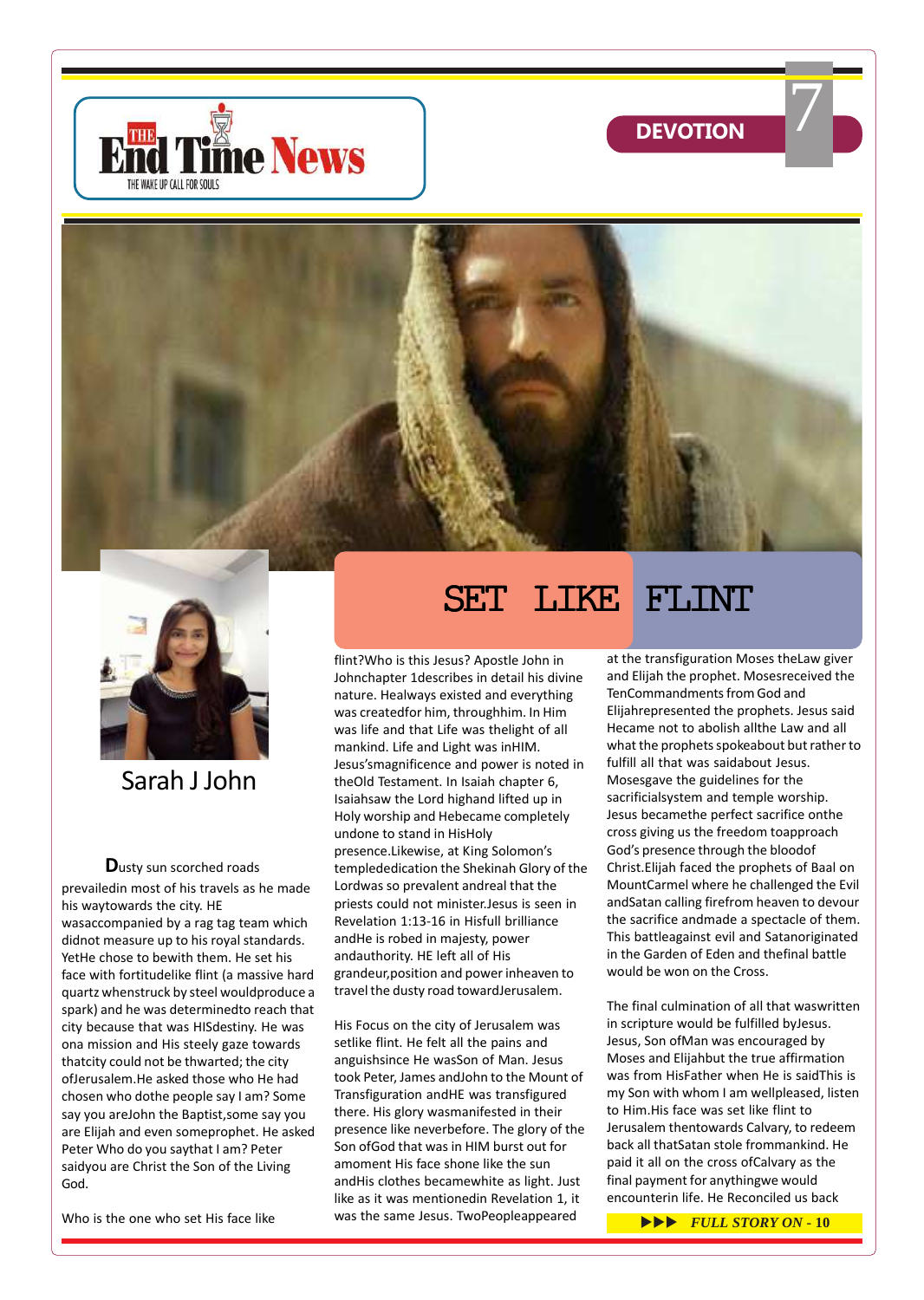8



### *FULL STORY ON* **- 11**

top generals for their role in a campaign against ethnic Muslims and called on the U.S. government to focus on bringing "general democracy and federalism" to his country.

Now, Lt. Col. Than Htike, is seeking to prosecute Samson for his criticism of the country's military, according to the New York Times. The colonel's complaint accuses Samson of "knowingly giving false information" and notes that the minister's remarks were posted on the Facebook page of ABC News, violating Myanmar's "criminal defamation laws."A judge is expected to rule next week on whether the case can proceed. If found guilty, Samson could face several months or years in prison. "There is no freedom of expression for Myanmar citizens wherever you are because you can get in trouble even when you talk about the truth in the White House," Samson told the Times.

Over the last three years, the country's military has filed dozens of defamation complaints against its critics, mainly over comments they posted on Facebook. All of the complaints have been brought by colonels.Samson said the legal process was a big improvement over decades of military impunity in ethnic areas such as Kachin State, when critics of the military would simply vanish."If the military was not happy with what we said, they wouldn't file a lawsuit," he said. "They would take you anonymously and you would disappear anonymously."Samson rejected an offer to drop the suit if he apologized for his comments, stating, "I do not want to trade off the truth for my own individual escape."

In July, Samson was in Washington for the U.S. State Department's three-day Ministerial to Advance Religious Freedom when he and about 20 other attendees were invited to the impromptu meeting with Trump."With us today are men and women of many different religious traditions from many different countries," Trump said at the time. "But what you have in common is each of you has suffered tremendously for your faith. You've endured harassment, threats, attacks, trials, imprisonment and torture."

Trump officials expressed concern that speaking about religious persecution in the Oval Office could open testifiers up to increased persecution in their homelands.

Persecution watchdog group Open Doors USA ranks Myanmar at No. 18 on its World Watch List of 50 countries where it's most difficult to be a Christian. Bangladesh is ranked as No.

48.

# **Sparkling Wisdom!**

\* Stop worrying about what you aren't and start being happy about who you are. **John Hagee**

- v.True humility is not thinking less of yourself; it is thinking of yourself less. **Rick Warren**
- v.Forgiveness is an act of the will, and the will can function regardless of the temperature of the heart. – **Corrie ten Boom**
- vI have decided to stick to love. Hate is too great a burden to bear. **Martin Luther King Jr.**
- v.Success is on the same road as failure; success is just a little further down the road. **Jack Hyles**
- v.We have a God who delights in impossibilities. **Billy Sunday**
- v.One touch of Christ is worth a lifetime of struggling. -**A.B. Simpson**
- v.He said "Love…as I have loved you." We cannot love too much. -**Amy Carmichael**
- v."We need never shout across the spaces to an absent God. He is nearer than our own soul, closer than our most secret thoughts." **A.W. Tozer**
- \*\*: "The Bible is the greatest of all books; to study it is the noblest of all pursuits; to understand it, the highest of all goals." **Charles C. Ryrie**

**Abigail Thyvilayil John**

**GET IT ON** 

Google Play Download on the App Store

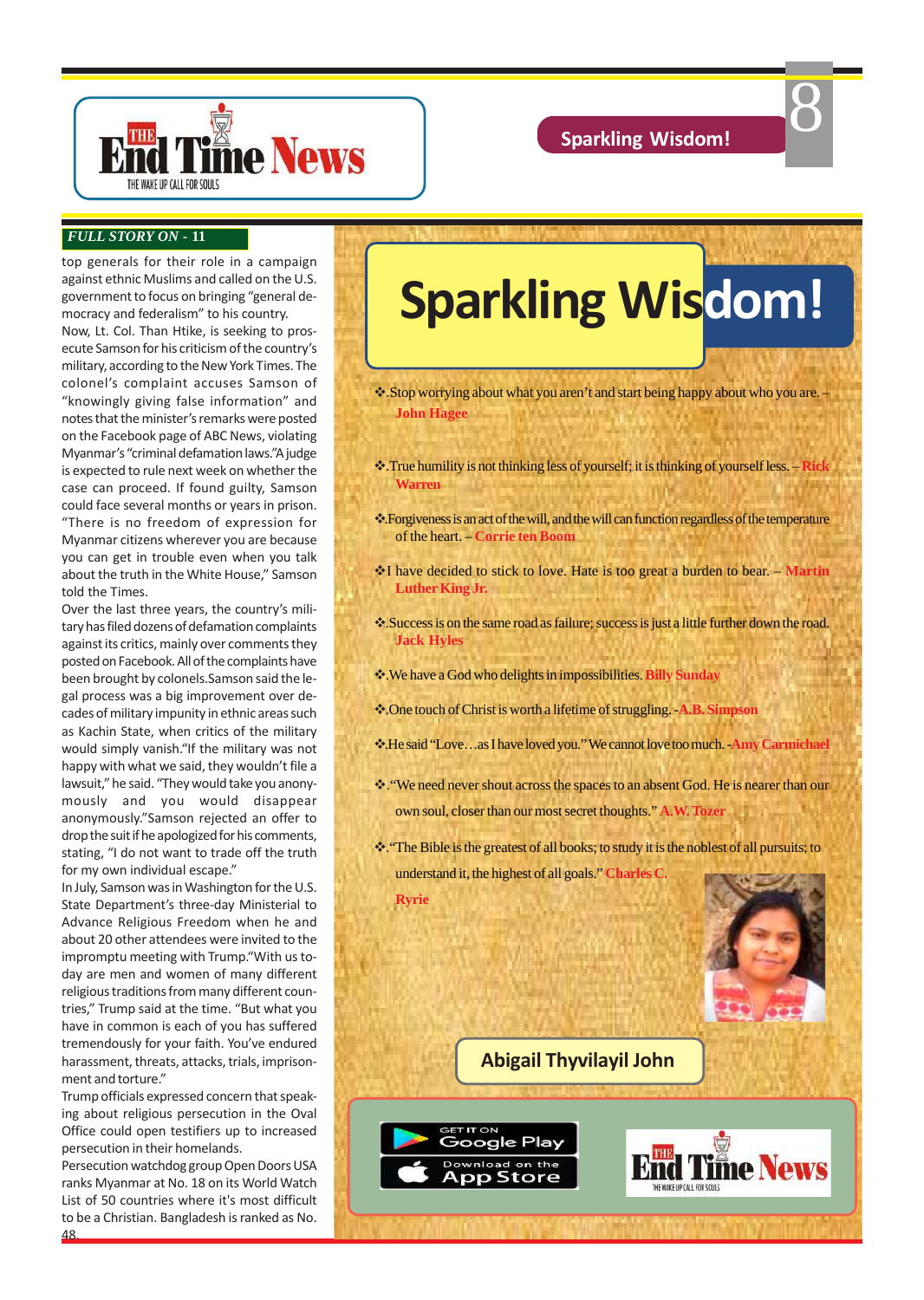



# **BEATEN, ABANDONED BY HER HINDU FAMILY FOR FAITH REFUSES TO DENY CHRIST**

A 12-year-old girl in India has shared the harrowing account of how her Hindu family beat her and kicked her out of their house after she converted to Christianity — yet she refused to deny Jesus Christ. Saree, a young girl living in India, recently shared her story with persecution watchdog Open Doors USA, beginning with her early childhood struggles with deafness.

"I was bullied at school for being deaf," she said. "They scolded me: 'You are deaf!' It made me so sad. We went to the hospital, to Hindu temples and even to people who practiced witchcraft. Nothing helped."

One of Saree's aunts, a devout Christian, convinced the then-11-year-old to go with her to church. "Your family members are not believers in the true God," she told her niece. "But I am. Come with me. My God will heal you."

Saree recalled the first time she ever set foot in a church: "The people were singing songs, and the preacher taught from the Word of God. I heard a little bit of sound, so I could understand a little of what was being said and sung. The songs made me happy."

After the sermon, the pastor and a few other people prayed for the young girl. What happened next was nothing short of miraculous. "First they called me to the front," Saree said. "I was a bit afraid and actually wanted to run. But I still went. While they were praying, I could hear sounds. Slowly, the sounds became louder and louder. I also felt something coming to me. It came closer and closer. It was the presence of God. Then the sounds became really clear. I could hear everything. I was incredibly happy."

Saree's aunt told the young girl about Jesus — a move that angered her family."Your God is not our God," Saree's mother told her aunt. "We are not going to believe in your God. People in your church die too. So we won't go to that church."Later, she warned Saree not to go to church, warning, "the villagers can cut us off. We won't be able to buy any food or drinks anymore, and nobody will talk to us."

Excited by her newfaith, Saree continued to attend the church without telling her family. However, it wasn't long before her brother discovered her secret."He and my father beat me and dragged me into the house," Saree



said. "One time, I was carrying a Bible. He took it, threw it into the mud and beat me with a stick. Later I collected the Bible, wiped it clean and gave it to another believer. He kept it safe for me.

"Almost every time I went to church, my brother and father beat me," she continued. "About three months ago, they were fed up with me. My brother and father yelled: 'If you continue to go to church, we will punish you!' They beat and kicked me badly. Then they gave me some clothes and pushed me out the door. My father said, 'You are not our daughter anymore.'"

Desperate, Saree fled to a relative's house, walking six miles in search of safety. However, her mother found the young girl and brought her home, where she was once again beaten by her 22-year-old brother.

"Leave Jesus Christ!" he screamed, beating her with a stick and slapping her with his shoes.But Saree refused, stating. "I won't leave Jesus." Fearing for her life, she fled to her aunt's, where she has been living with her for the last few months.

Now 12 years old, Saree misses her family and attending school, especially now that she can hear: "Because of my persecution, I cannot go to school. I also miss my family a lot. I love my family, but they don't accept me," she said. "I've seen them twice after they kicked me out. I went to see them, but my father doesn't talk to me. My mother talks a little bit with me, but only my elder sister talks nicely. I didn't see my brother."

India ranks as the 10th-worst nation in the world when it comes to Christian persecution, according to Open Doors USA's 2019 World Watch List. The organization notes that conversion to another faith can result in harsh punishments, including arrest, an attack, or even death. Additionally, reports of children being beaten, raped and even killed are on the "rise in India," says Open Doors, adding: "They are often persecuted not for their own faith, but because of their parents' faith. The U.S. Commission on International Religious Freedom has designated India as a "Tier 2" country of concern when it comes

to religious freedom violations."

**http://www.harvestingsoulsmissioninc.org**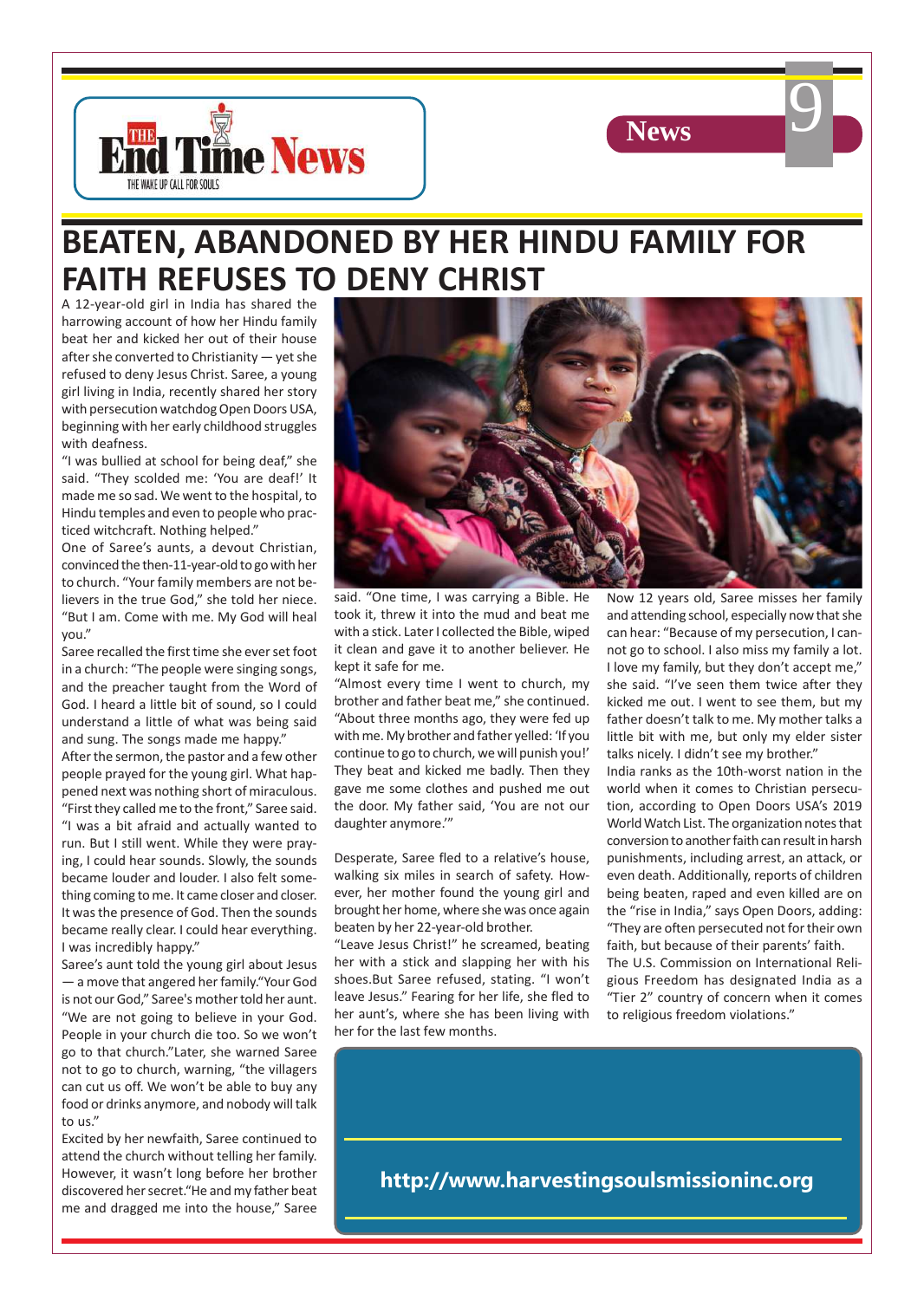



### **EVLL STORY ON - 07**

into the rightrelationship with Father God, Redeemed usback from theclutches of Satan, Restored the joy andpeace that was lost, gave us His nature, His name and hasgiven us the Holy Spirit as a depositguaranteeing our inheritance to be with theLord forever.

As we travel the dusty roads of our liveswe need to set our set gaze as flinttowards Jesus. Eachdecision we make in our lives should bewith the same fortitude to desire to be likeJesus. The way hasalready been paved to come intorelationship with Him.



You are cordially invited to send submissions to The End Time News magazine, including articles, short stories,

poems, cartoons, etc. If you would like to contribute, please contact us at our email address :

harvestingsoulsmission@gmail.com

### **EVALL STORY ON - 04**

give some stew. Jacob said first you sell your birthright. Thus Esau despised his birthright. Gen: 25:29-34. Similarly, he received the blessing from his father in personation. Gen:27. All these examples show that Jacob wants to be ahead of all and doesn't want to be in the back of anyone.

In Gen 32:22-32 he was asking God for a blessing and God blessed him. Does Jacob lack any blessing? No, he had blessings from his father, father in law, he had plenty of livestock and had more than one wife. Yet he needs a blessing from God. The word blessing is misunderstood by many believers. Jacob understood these

blessings are secular and perishable. We have a blessing in heaven that is unfading and undefiled. We must put all our efforts to obtain it. Even if there is sin in our home, wonders and miracles can happen. The widow of Zarephath said to Elijah "Have you come to kill my son and remind my sin". Where asthe pot and jar were overflowing with flour and oil. Peter asked Jesus to go away from him as he is a sinner, but his boat was filled with fishes. Secular blessings are not the symbol of God's blessing. God gives secular blessings to all people, both saved and unsaved. Adam and Eve lost their fellowship with God as they committed sin. Yet God gave them garments of skin and clothed them. Many other examples can be quoted from the Bible. God had resentment, hatred or dislike with th people of Israel for forty years. They did not lack any secular blessing.simlerlyhealing from any incurable disease doesn't guarantee that we will gain eternity.Secular blessings are not guaranteed for eternity.These blessing are perishable. Jacob said to God I have all these blessings but I need an imperishable blessing before I arrive at home. In order to have imperishable blessing what did Jacob do first?

1. He had sent his wife and possessions across the river and he was left alone. It doesn't mean that we should give up all our possessions and wife or forsake our parents and dear ones, whereas we must throw away all unwanted actions and deeds. Once Samuel asked Saul to send his servant ahead so I can give you a message from God. To have

a personal relationship with God,give up all unwanted habits and nature. In our view and perspective Saul's servant was a perfect man. But the one who has eyes of blazing firesays the servant is not needed here while receiving the message from God. Jesus once went alone to the mountain to pray.Abraham told his servant you be here , I and boy will go over there and after worship we will come back to you.In all the portions we see Jesus and Abraham left alone respectively.

2. Jacob was blessed when the angel touched the socket of his hip and it was wrenched. The longest and strongest bone in human body is femur. It has a spiritual meaning.We may think our education, possession ,position or beauty may be the strongest in life. But all those things should be shattered before the Lord.We should surrender our belongings that we consider strongest and say Lord I am nothing, everything is thy gift. Moses was called to lead the people of Israel at the age of 80.He underwent tough training and God moulded him according to God's plan.Moses had thought he was so capable and had good knowledge gained from Egypt. He was very powerful in action and speech. Atlast he surrendered all his capabilities at the feet of the Lord and finally God appointed him the leader of Israelites. Apostle

*FULL STORY ON* **- 11**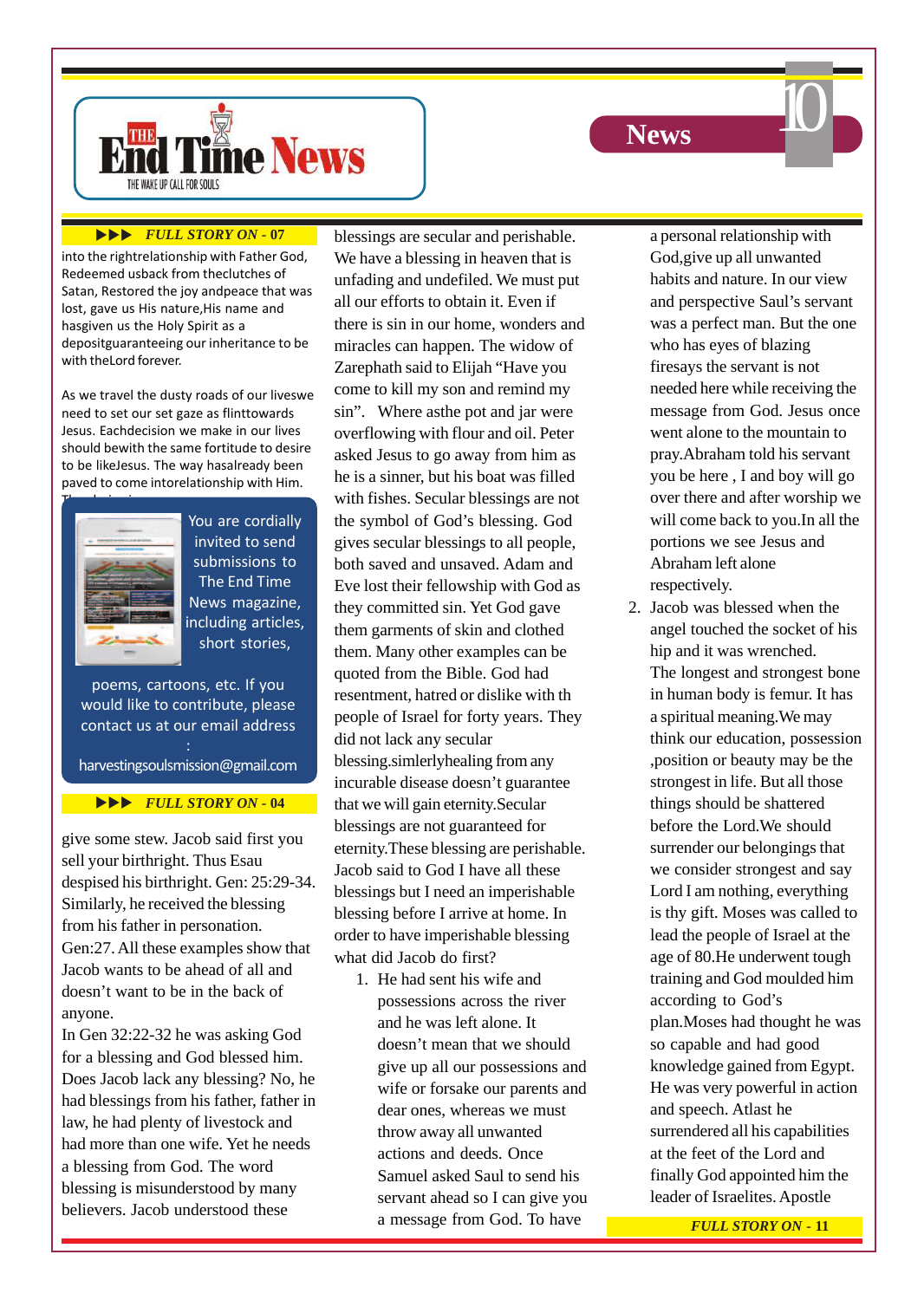



### **EVLL STORY ON - 10**

John says I should decrease and He should increase in me. Another example we can see from Mark:2:1-5 , four men brought a paralysedpatient.But they could not get him to Jesus because of big crowd.As such they made an opening in the roof above and lowered the sick person before Jesus. The faith of the owner of the house is really appreciable. Hedidn't grumble or grudge about the damage of his house as he also wishes somehow the sick man should be saved. He was more concerned about the healing of that man than his house. Always remember that after a shattery there is a recovery.

3. Jacob was blessed when he said the truth. When he received blessing from his father, elder brother and father in law he was not sincere. Inorder to have secular or temporal blessing no holiness or separation is required. To have undefiled and unfaded blessing kept in heaven it is very essential to observe holiness and separation. In verse 29 we read that God blessed him there. Here the importance is not for the place. "There" means where he was left alone where he was shattered and where he said the truth. It is very unambiguous and apparent that we should be very holy and blameless before the Lord. He holds victory in store for the upright. He is a shield to those whose walk is blameless. Prov:2:7

# **MIKE PENCE TO CHRISTIAN LAWYERS: 'SPEND MORE TIME ON YOUR KNEES THAN ON THE INTERNET'**



"Spend more time on your knees than on the Internet," Vice President Mike Pence told attorneys for the Christian and pro-life Alliance Defending Freedom (ADF) earlier this month. Pence was having a "fireside chat" with ADF President Michael Farris on August 6.

"Mr. Vice President, you receive frequent critiques from some in the media, some pundits, and some people who just don't like what you're doing politically," said Farris. "But our team is also under a regular attack from our critics. You handle this all with so much grace and character. It's inspiring to me and to our whole team. What advice can

you give to us about how to handle these kinds of attacks when we're faced with them?"

Pence responded, "Well, first, I'm very humbled by your comment, Mike. I appreciate it very much. And I would just say maybe a couple of things. Number one is: Spend more time on your knees than on the Internet."The vice

president's suggestion was met with applause.

As Christians, "we're charged to pray for our loved ones but also pray for our enemies," he continued. "And I—you have lots of opportunities in politics to do that. But I would say that forgiveness is a great gift. And I my wife and I literally try and work through forgiving people who might speak willfully against us or might mischaracterize who we are or what our family is all about."

Pence said he's "incredibly proud" of his wife Karen, who has been criticized for teaching at a Christian school that follows Christian teaching on marriage.

# **PASTOR FACING IMPRISONMENT FOR REVEAL-ING HORRORS OF RELIGIOUS PERSECUTION**



A Baptist minister from Myanmar who spoke with President Donald Trump about being "oppressed and tortured by the Myanmar military government" during a visit to the White House could be prosecuted for his comments. Pastor Hkalam Samson, president of the Kachin Baptist Convention and a leading rights advocate for a predominantly Baptist ethnic group in northern Myanmar known as the Kachin, was part of a group of international religious leaders that recently met with the president to express concerns about religious freedom in their home countries.

"As Christians in

Myanmar, we are oppressed and tortured by the Myanmar military government," Samson said. "We don't have chance, many, for religious freedom."

*FULL STORY ON* **- 08** During his 60-second speech, the pastor also thanked Trump for imposing sanctions on four